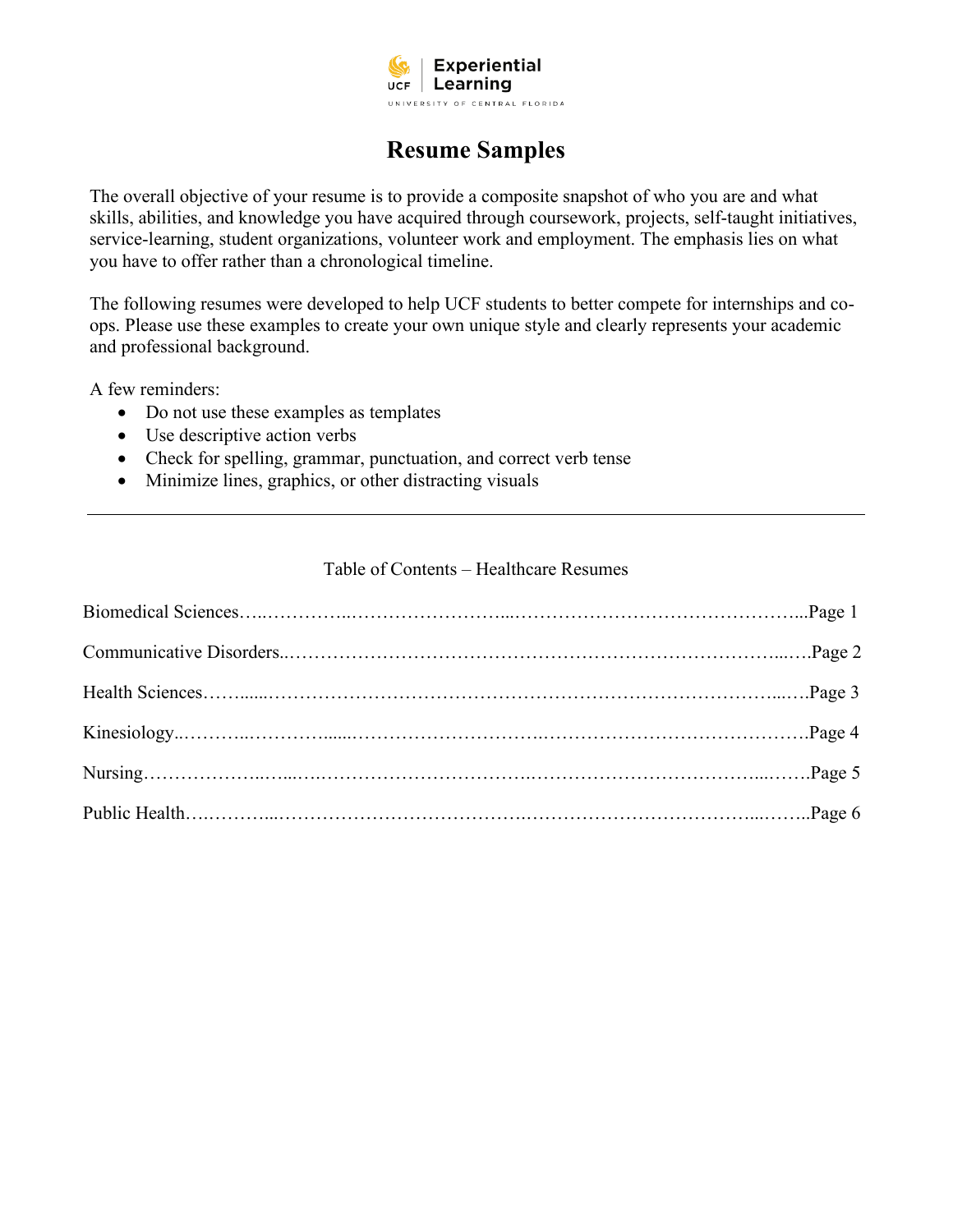# **Name**

#### Location | Email | Phone Number

#### **Objective**

To obtain an internship with an organization where I can gain experience in healthcare industry, as well as use and further develop my skills for a future career in medicine.

#### **Education**

**University of Central Florida**, Orlando, FL Degree expected: 05/20XX Bachelor of Science in Biomedical Sciences

#### **Skills**

Laboratory: PCR-based cloning, Spectrophotometry, DNA Laddering Assay, Gel Electrophoresis Language: Fluent in Spanish

#### **Research Experience**

**Molecular Genetics Lab**, UMD-College Park, MD 05/20XX – 08/20XX

- Intern
	- Performed phenotypic screen for developmental and response mutants in C. elegans and A. thaliana
	- Carried out PCR-based cloning of the human genome.
	- Identified plant transformation with reporter gene constructs
	- Performed genotypic mapping of a phenotypic mutant using molecular markers to determine chromosomal location of a mutation

#### **Community Involvement**

**Health Park Medical Center**, Fort Myers, FL **32 hours**

- Assisted nurses working at the Comprehensive Progressive Care Unit
- Assisted patients daily with any non-medical needs
- Learned and developed skills for working with very sick patients of all ages
- Gained valuable bedside manner experience

#### **Leadership Activities**

#### **UCF Pre-med American Medical Student Association**

Director of Global Health 09/20XX - Present

- Worked with a team of directors from Pre-med AMSA to promote the club
- Coordinate events that promote awareness for global health issues
- Conduct workshops for people who want to educate themselves on global health issues
- Research current issues and publish articles for Pre-med AMSA newsletter

#### **UCF Women's Soccer Team**

Starting Goalkeeper 08/20XX-05/20XX

- Gained time management skills through balancing academics and athletics
- Starting as a Freshmen in college, exemplified leadership skills on and off the field

Volunteer 06/20XX – 08/20XX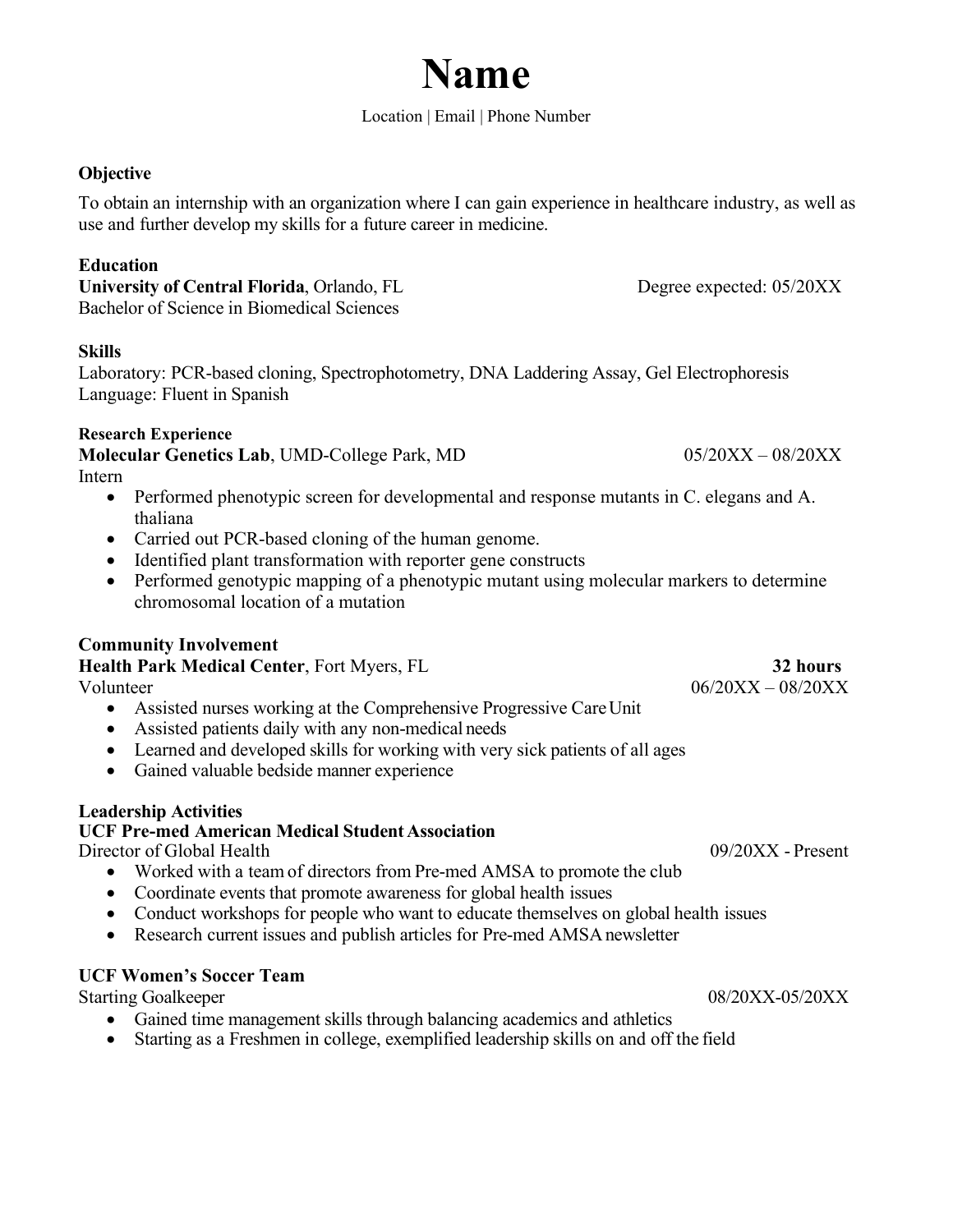#### **EDUCATION**

University of Central Florida (UCF), Orlando, FL August 20XX **August 20XX** *Bachelor of Science: Communicative Disorders* Overall GPA 3.5/4.0, Dean's List, Honors Program

## **RESEARCH EXPERIENCE** September 20XX – Present

University of Central Florida, Orlando, FL *Research Assistant*

- Evaluate data on production of "Ah" sound across different ages and genders of people with down syndrome
- Utilize the Computerized speech lab (CSL) and multi-dimensional voice profile (MDVP)

# **RELATED EXPERIENCE**

Dale Elementary School, Lake Mary, FL January 20XX – Present *Speech Therapy Intern Grades 1-3*

- Facilitate speech activities to enhance communications skills and language development of the children
- Prepare materials for each individual therapy session
- Program new information on iPads for children who are nonverbal and use the Proloque2Go App

## Oviedo Elementary School, Oviedo, FL May 20XX – Present

### *Substitute Teacher, Grades K-5*

• Teaches, guides and mentors classrooms of elementary school children in math, science, social studies, andELA

Boys and Girls Club of Central Florida, Orlando, FL May 20XX – Present

- *Camp Counselor*
	- Guides group of about 20 children in daily activities
	- Problem solves disagreements between children and communicates with parents on how each day went

Bonneville Elementary School, Orlando, FL January 20XX

### *Job Shadow-Speech Pathology*

- Shadowed Speech Pathologist and gained understanding of school culture and speech pathologist duties
- Assisted in working with 15 students ages 3-6 by participating in speech activities with the children

# **LEADERSHIP EXPERIENCE**

UCF Women's Club Soccer Team Fall 20XX – Present

- Founding member/Athlete
- Treasurer- Manage budget, collect dues, and collaborate with team members on fundraising projects

# **COMPUTER SKILLS**

• Adobe Photoshop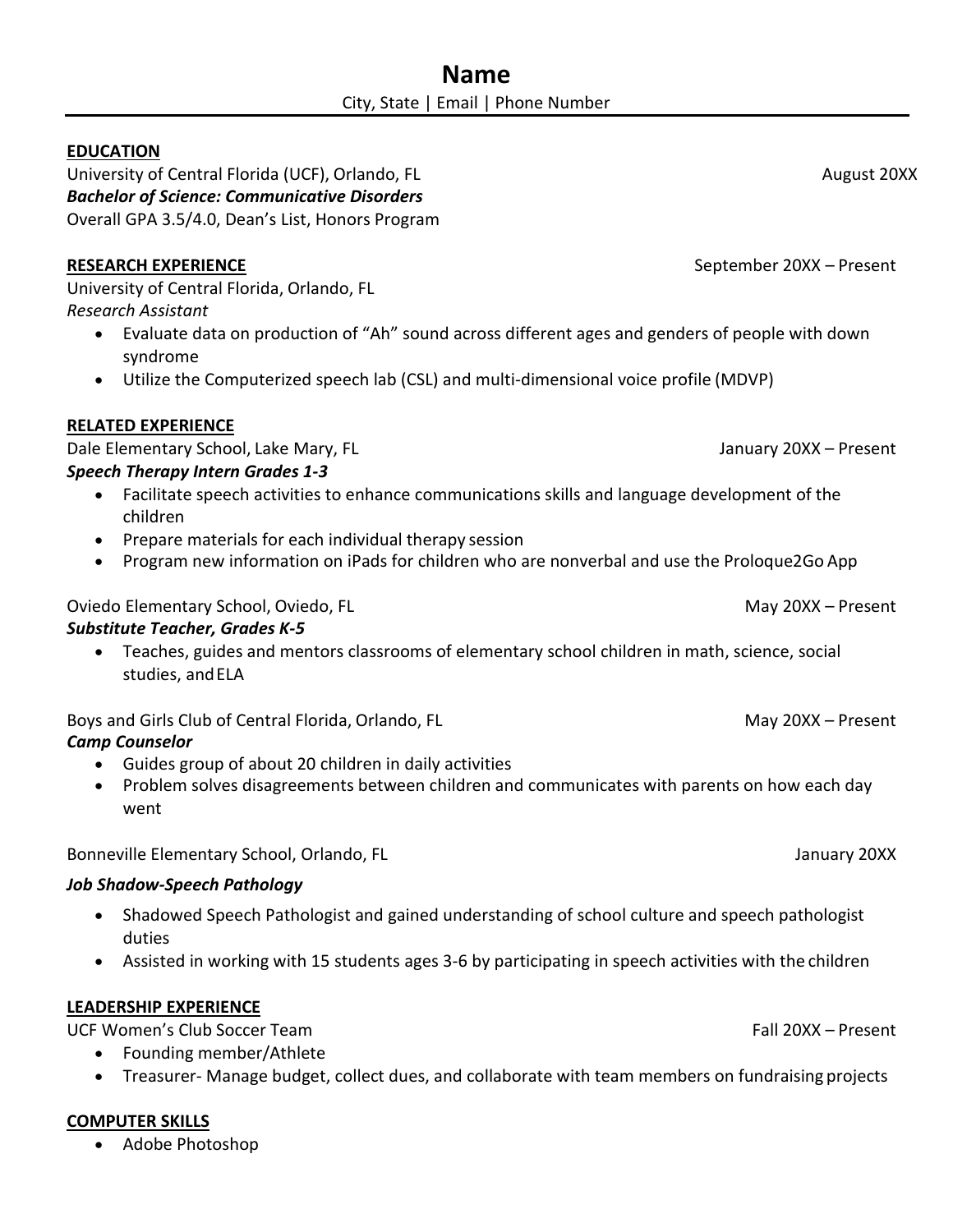#### **EDUCATION**

University of Central Florida (UCF) **Department of Central Florida** (UCF) **Department of Central Florida** (UCF) *Bachelor of Science in Health Sciences* **May 20XX** May 20XX GPA: 3.7

# **EXPERIENCE**

#### **Peer Educator** Orlando, FL

Health & Wellness Promotion Services, University of Central Florida Sept. 20XX-Present

- Aid Health & Wellness Promotion Services staff with developing and implementing new prevention programs and social media marketing campaigns
	- Present prevention programs and health facts to four student organizations and seven undergraduate classes

#### **Student Participant** New York, NY

Health Professions Educational Program, Columbia University Jun. 20XX-Aug. 20XX

- Shadowed over 20 physical therapists in the New York area ranging from sports to elderly populations
- Collaborated with many aspiring health students from around the U.S. on a summer project

#### **Front Desk Assistant FLORE ASSISTED ASSISTED ASSISTED ASSISTED ASSISTED ASSISTED ASSISTED ASSISTED FLORE ASSISTED ASSISTED ASSISTED ASSISTED ASSISTED ASSISTED ASSISTED ASSISTED ASSISTED ASSISTED ASSISTED ASSISTED ASSIS**

UCF Office of Student Involvement Mar. 20XX - Present

- Communicates with various student populations and faculty
- Assists with campus information and direction for distinguished guests and visitors
- Schedules meetings for staff members and Registered Student Organizations

### **COLLEGEIATE INVOLVEMENT**

| <b>Technology Director</b> | Orlando, FL       |
|----------------------------|-------------------|
| <b>LEAD Scholars</b>       | Aug. 20XX-Present |
|                            |                   |

- Constructs creative and engaging events for over 100 students on campus Leads a committee of 20 students, planning events and promotional videos
- Mentor students through their first year of college

- Managed a team of **25** kids and adults directing them on a community project
- Created a clay pit for a local little league baseball park to benefit community youth
- Designed and gathered all materials for the concrete pit to ensure successful completion of the baseball park
- Supervised, taught, and assisted team members throughout the building process

#### **SKILLS**

American Sign Language (Basic Understanding)

**CERTIFICATIONS**

CPR, First Aid, AED Certified Expires December 20XX

**Team Lead** Oviedo, FL Eagle Scout ProjectDec. 20XX **–** May 20XX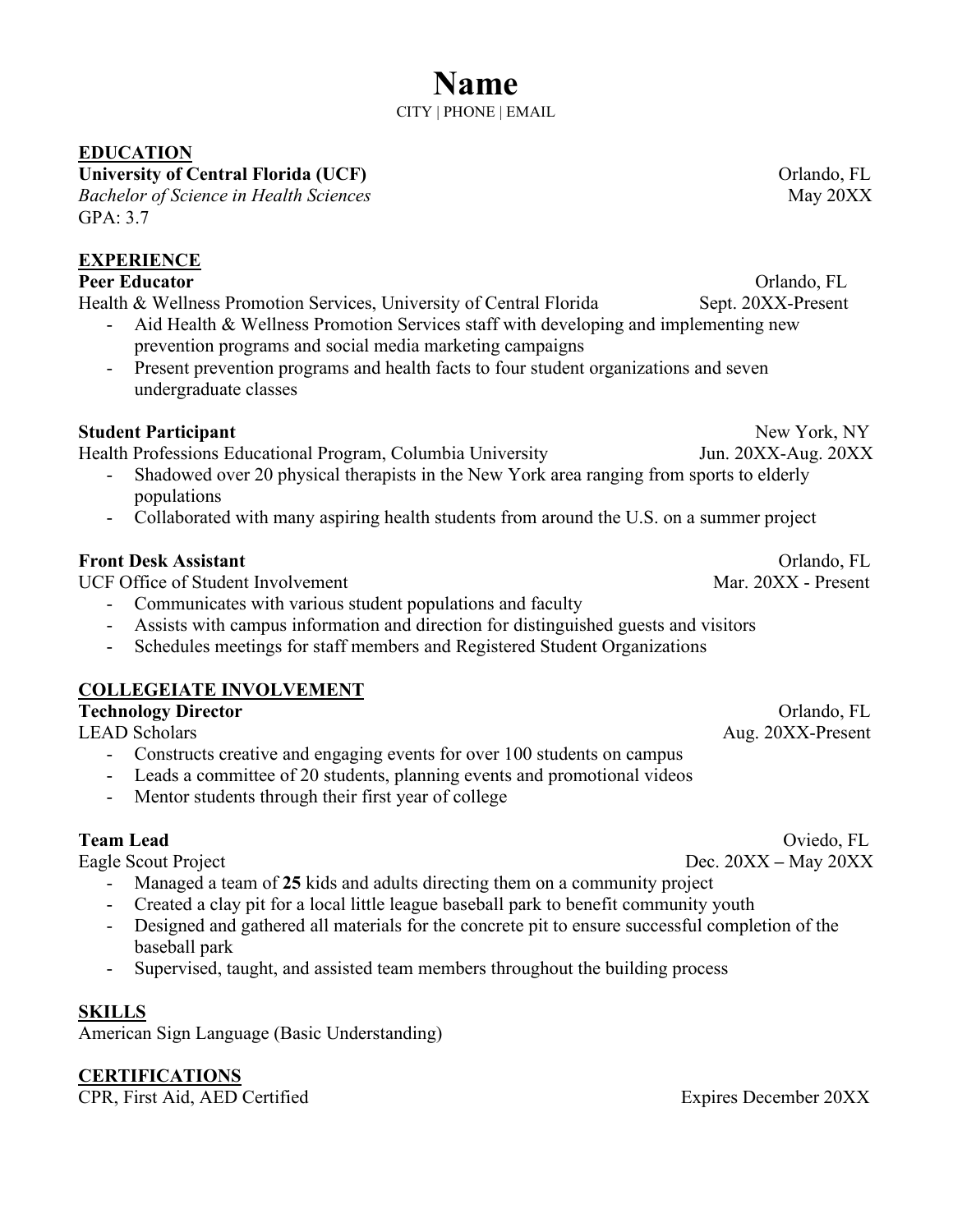#### **OBJECTIVE**

To obtain an internship related to *exercise science* that uses my educational background, related experience, and interpersonal skills.

#### **EDUCATION**

**The University of Central Florida (UCF)** Expected Graduation: May 20XX Bachelor of Science in Kinesiology, emphasis in Exercise Science GPA: 3.60; GPA in major: 3.8

#### **RELATED EXPERIENCE**

#### **Intern – Strength and Conditioning, UCF Athletic Department – Orlando, FL Spring 20XX**

- Assisted with implementation of sport specific strength and conditioning programs
- Tracked and monitored performance data; provided data to assist in the implementation of short and long term performance plans
- Provided motivation and support in the weight room
- Maintained safe and clean environment
- Acquired working knowledge of US Olympic Committee strength and conditioning philosophy

#### **Camp Facilitator – University of Central Florida – Orlando, FL** June-August 20XX

- Instructed youth ages 5-16 in fundamental skills of tennis
- Supervised activities for up to 20 camp participants
- Assisted in processing registration forms and taking payments

#### **ACADEMIC PROJECTS**

#### **Exercise Physiology August 20XX** • Learned about the adaptation to and effects of physiological stress on the body, gained ability to calculate and identify how to enhance athletic performance, exposed to process of laboratory research **First Aid and Injury Management** May 20XX • Study/application of first aid and treatment of common sports related injuries, additional exposure to providing safe exercise environments and management of exercise testing facilities, attained CPR certification **Fitness Programming and Exercise Prescription** May 20XX • Learned how to design exercise and fitness programs for a wide range of clients ranging from normal health to individuals with cardiovascular disease, pulmonary disease, obesity, diabetes

#### **VOLUNTEER EXPERIENCE**

| Habitat for Humanity, Volunteer              | 20XX-present |
|----------------------------------------------|--------------|
| American Heart Association 5K Run, Volunteer | March 20XX   |

#### **HONORS & AWARDS**

Conference USA Tennis Athlete of the Month October 20XX UCF Women's Tennis Team, Scholarship Recipient Sept 20XX

#### **SKILLS**

Computer Skills: Adobe PhotoShop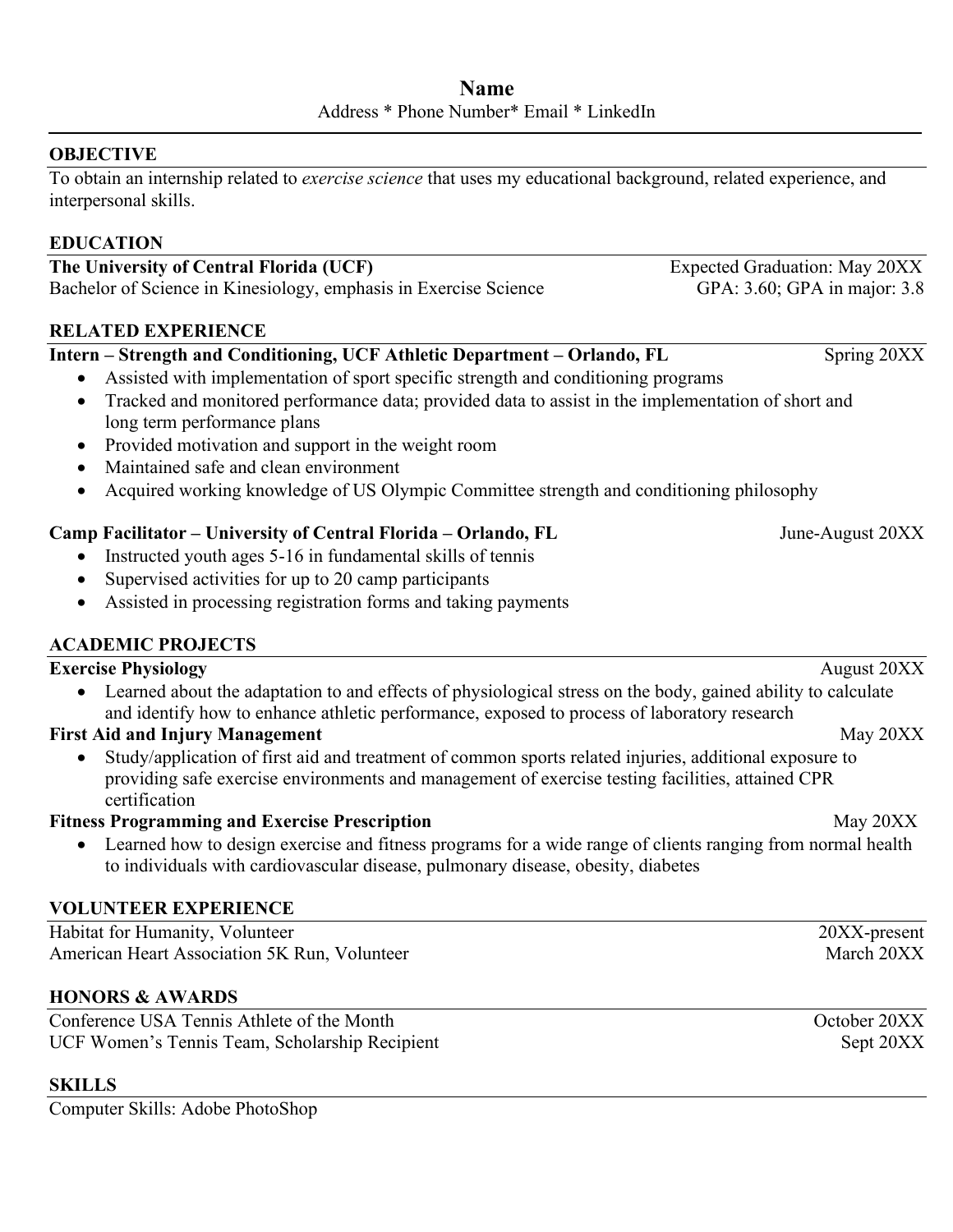#### **EDUCATION**

**University of Central Florida (UCF)**, Orlando, FL Bachelor of Science in Nursing, Expected December 20XX *Honors*: UCF Student Nurses' Association Scholarship Recipient 20XX

#### **CLINICAL ROTATIONS**

- Hospital of the University of Pennsylvania—Obstetrics rotation, Spring 20XX (84 hours)
- Hospital of the University of Pennsylvania—Medical-surgical rotation, Fall 20XX (84 hours)
- Children's Hospital of Philadelphia/Seashore House—Pediatric rotation, Summer 20XX (84 hours)

#### **VOLUNTEER EXPERIENCE**

**Orlando Medical Bus**, Orlando, FL

Volunteer - Missions-oriented medical school bus Oct 20XX-Nov 20XX Provident Controller and Deck 20XX-Nov 20XX

- Counseled clients; offered information about HIV/AIDS, alcoholism, and drug use
- Provided additional contacts to clinics, rehabilitation centers, and churches

#### **EXPERIENCE**

*UCF College of Nursing,Orlando, FL Work Study Assistant* September 20XX - May 20XX

- Assisted in undergraduate and graduate recruitment activities for the School of Nursing
- Performed administrative duties, entered confidential information into the computer system, answered phones and assisted studentsin the offices of Enrollment Management and StudentServices.

#### **UCF Creative School for Children**, Orlando, FL June 20XX– August 20XX

*Teacher's Aide*

- Supervised 10-15 toddlers school children
- Planned and implemented activities, maintained health/injury forms, provided meals and snacks to children, handled injuries and sicknesses
- Supervised swimming activities, chaperoned children on trips, and maintained contact with parents and directors

#### **LEADERSHIP AND ACTIVITIES**

### **Secretary/Treasurer, UCF Student Nurses Association** December 20XX – present

- Develop and implement budget
- Advise the board about finances
- Organize minutes and complete paperwork for the organization

# **Community Service Chair, UCF Student Nurses Association** December 20XX – December 20XX – 20XX

- Planned American Red Cross Blood Drives and service projects
- Attended the National Student Nurses Association Annual Convention in Nashville, TN in April 20XX

#### **Alternative Spring Break** March 20XX

• Worked at the Denver Rescue Mission in Colorado, serving meals and sorting donations

#### **SKILLS AND INTERESTS**

Languages – Proficient in Spanish and French, 2 years of Russian